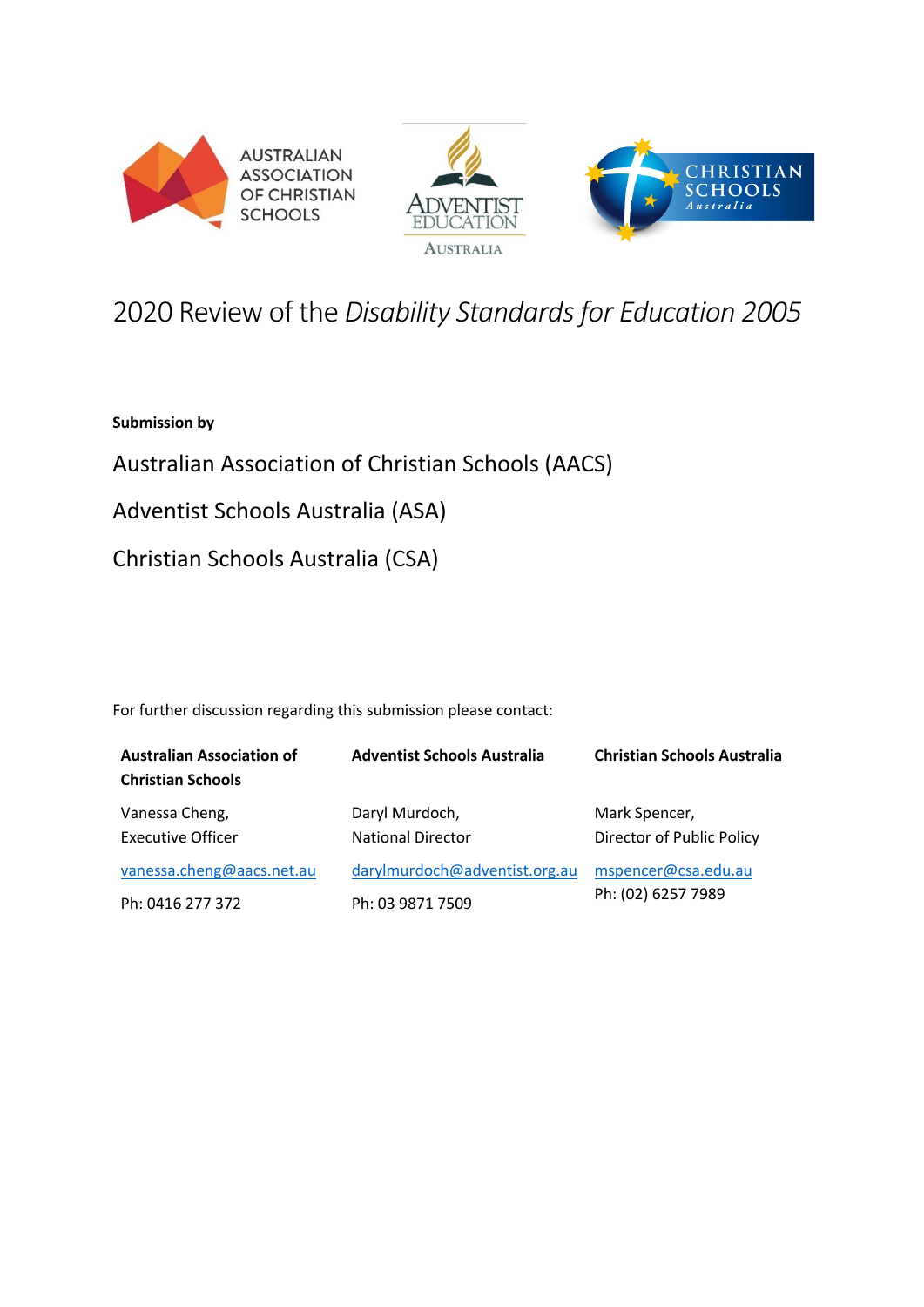### Introduction

The Australian Association of Christian Schools (AACS), Adventist Schools Australia (ASA) and Christian Schools Australia (CSA) are national bodies representing schools, or (in the case of ASA) school systems. Together these schools are educating in excess of 145,000 students across more than 320 locations nationally. Our organisations provide leadership in policy, services and resources for members, and generally work to advance the cause of Christian schooling.

Our schools are geographically, culturally and educationally diverse, serving predominantly middle to lower socio-economic communities. Schools range in size from around 50 students to multi-campus schools of more than 2,000 students. While situated mainly in the metropolitan or outer suburban fringe suburbs of major capital cities a number are located across both regional and remote Australia including some solely indigenous schools.

ASA schools operate on a systemic basis as part of the wider Adventist Church, which educates more than 2 million students globally. Member schools of AACS and CSA operate as locally governed, community-based, not for profit religious organisations. Some member schools are closely aligned with one or more Christian churches in their communities, others have their heritage in a group of parents coming together to start a school.

Christian schools represented by our organisations have attracted very strong community support as evidenced by their significant enrolment growth. In addition to serving Christian families, most schools also attract significant enrolments from families who, while not currently attending a Christian church, nonetheless deliberately choose the school because they desire for their children an education that is based upon Christian beliefs and values.

### The commitment of Christian Schools to Students with Disabilities

Christian schools are committed to educating all students wanting a Christian education, including those with disabilities. Operating from the belief that all people are made in the image of God, we see all children as intrinsically valuable and unique. Christian schools therefore want to promote the inclusivity of all students in our community where this provides the best educational outcomes for the students concerned.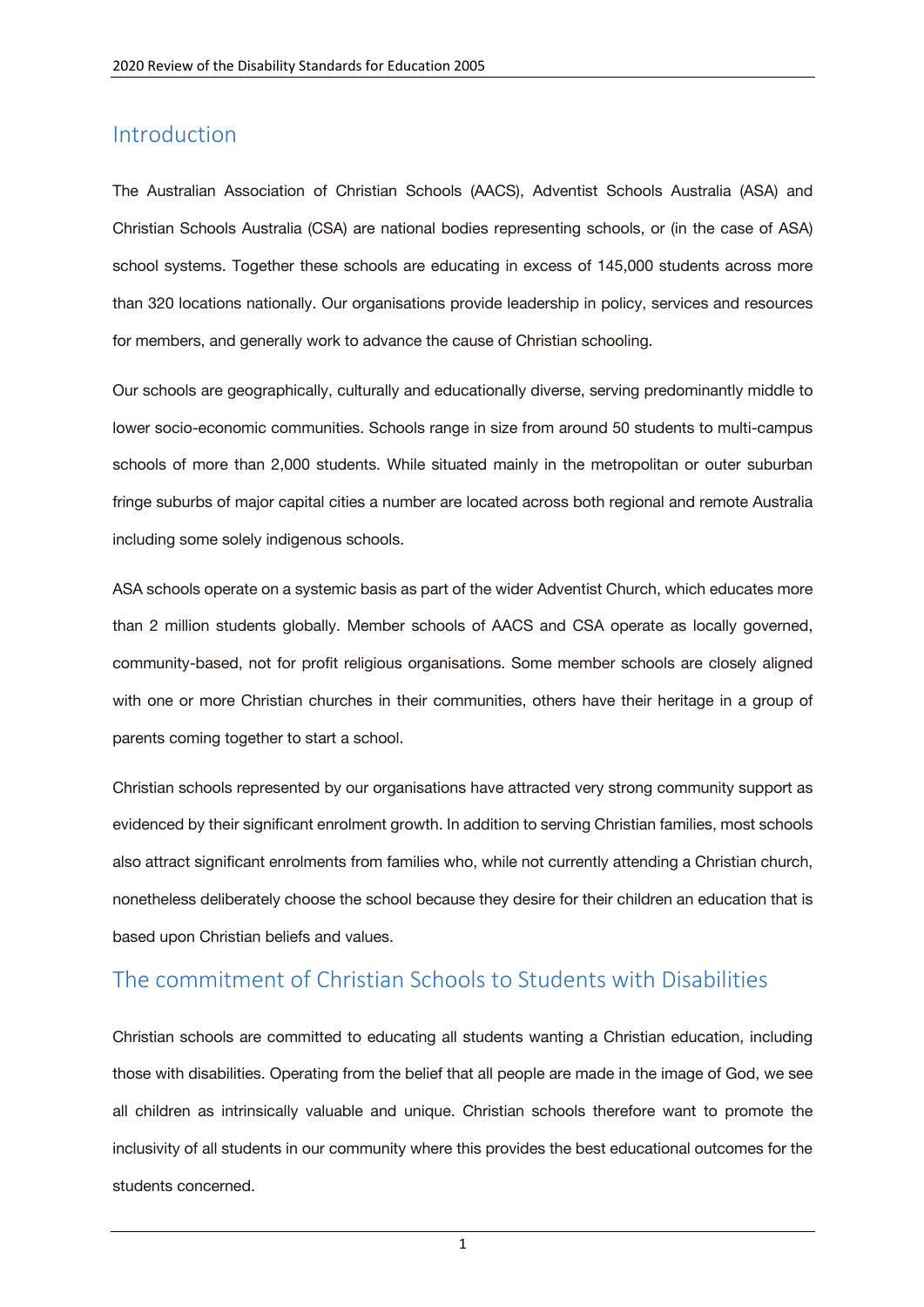Our organisations have been, and continue to be, supportive of the Disability Standards for Education (the Standards) as the further articulation of the requirements of the *Disability Discrimination Act 1996* (Cth) (the DDA). The Standards provide a helpful source of clarity around the obligations of education providers. We believe that on the whole, they strike an appropriate balance between the right of students with disability to be treated with dignity and the opportunity to enjoy the benefits of education and the rights of the education providers – that adjustments made do not cause 'unjustifiable hardship'.

In preparing this submission our associations surveyed member schools, following the Review's Terms of Reference, to gain a clearer picture of our schools' 'on the ground' experience with the Standards. Provided below are a summary of the responses and excerpts to the questions we asked our schools.

#### Schools Experience: Enrolment and Access

It is clear from our schools across the country that more and more families are seeking, and expecting, the same ability to access a faith-based school of their choice for their child with disabilities as they are for their other children. Our schools are well known in their local communities for providing a loving and supportive environment for children with disabilities. The level of interest in seeking enrolment for students with disabilities in Christian schools and the significant increases in such enrolments certainly points to greater access and participation.

The overall experience of our schools in engaging with students with disability is positive. There is a high pastoral care focus and value placed on inclusion which is reflected in willingness to work to provide necessary supports for students with disabilities. Our staff report a strong desire to improve processes and implement protocols that will better support students, using a wide range of strategies.

Some of our schools reported they had 25% of their total enrolments included in the Nationally Consistent Collection of Data (NCCD) count in 2020 (in some cohorts as many as 40%) however the numbers were actually higher for those receiving additional teacher supports and learning modifications but were unable to be included on the count due to insufficient teacher documentation. Limitations in resources, including financial, physical and teacher training/support were identified as the significant constraints in schools meeting the needs of these students.

2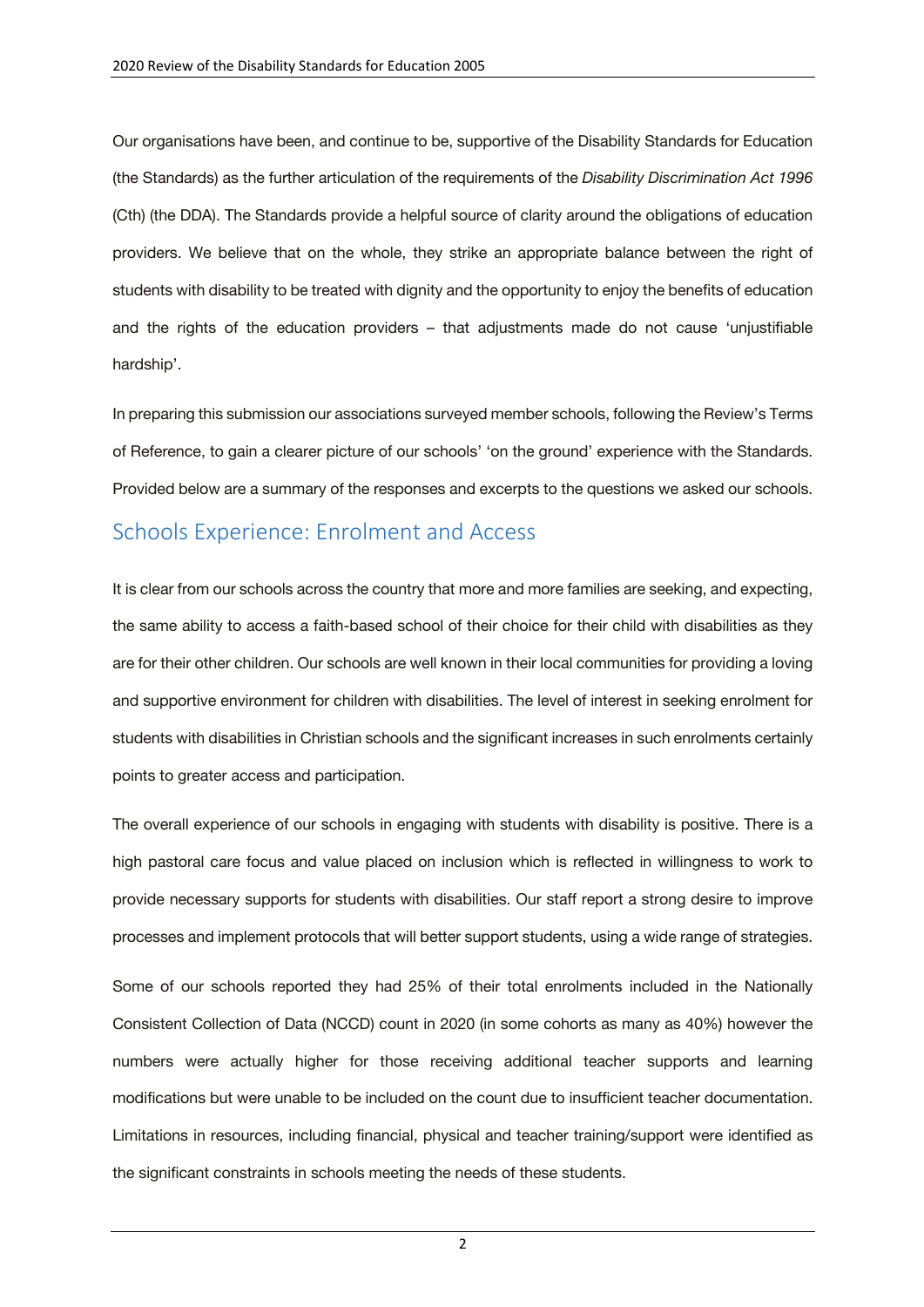"With or without diagnosis a student receives adjustments. Resources, including staffing resources and timetable constraints can be challenging to balance with the number of student needs which arise."

On the whole, schools reported an increased level in staff understanding and inclusion of students with disability while also acknowledging the level of understanding around how students with disability access the curriculum varies greatly amongst staff.

We have been on a journey over the last few years where we have become increasingly more intentional in making adjustments required by students with disability to access the curriculum. There has been a growing change in culture of inclusive education, though we have a way to go."

# Supporting students with disability

A collaborative approach is essential in identifying the needs of students with disability and how they can be met by schools when determining the appropriate teaching and learning adjustments and supports required. The collaboration continues throughout the education journey, as adjustments are regularly reviewed, ensuring the student's needs are met. Schools reported a variety of ways they supported students with disabilities throughout their education, including:

- setting documented planning goals creating a universal design environment;
- inviting parents and other professionals to support the development of Individual Learning Plans;
- teacher and education assistant training and support meetings with parents introducing learning programs to meet each student's needs such as life skills;
- implementing differentiated teaching and learning programs including modifications;
- setting up dedicated learning support teams with learning support teachers and learning support assistants;
- assigning support staff to classes to provide supplementary support to small groups or to individuals to provide substantial or extensive support;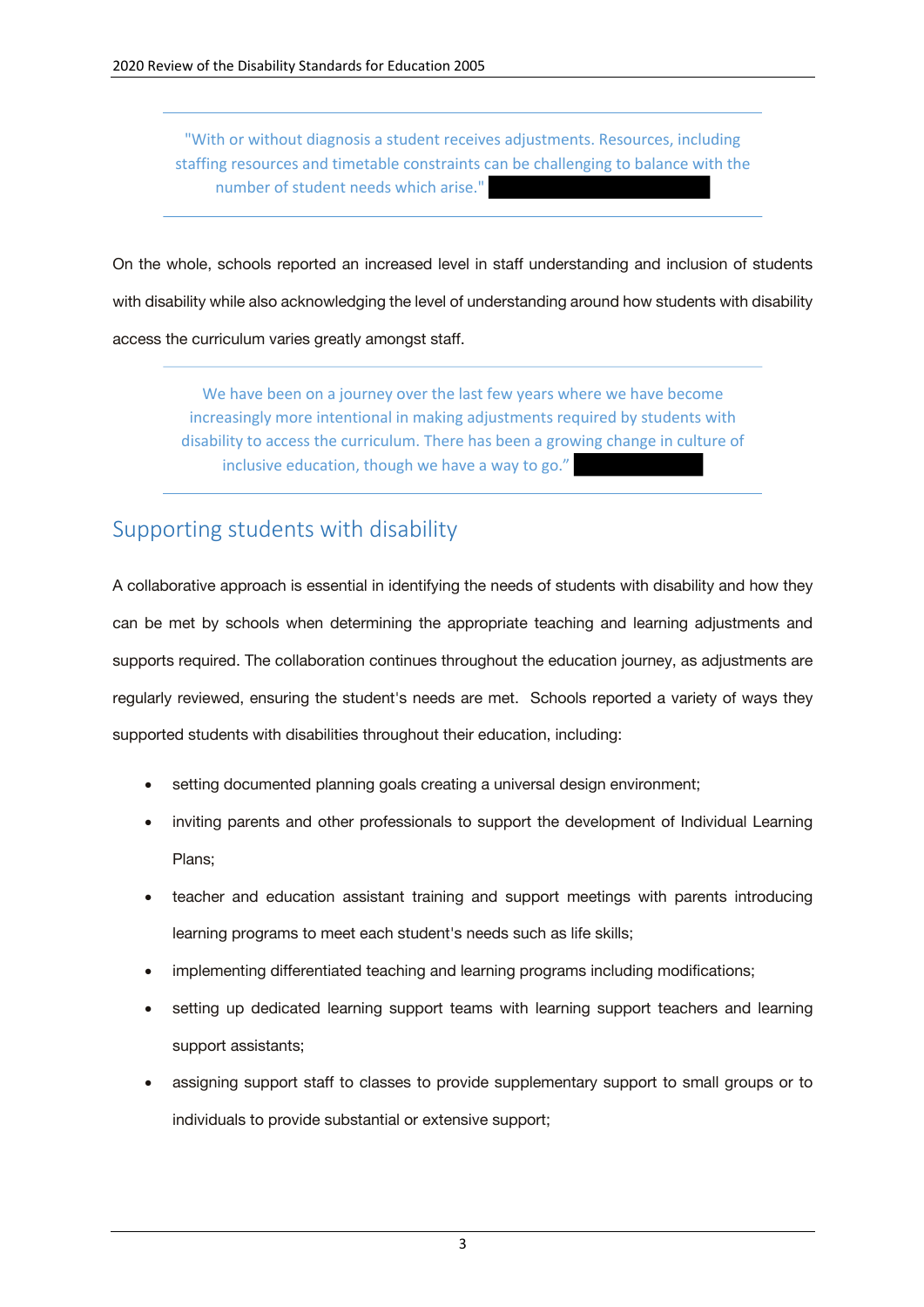- allocating support staff to work alongside the students both in the classroom and in the playground and recording observations to inform further teacher planning;
- collaborating with external professionals to provide access to additional support;
- mentoring programs to students with a diagnosed or suspected disability.
- small group intervention consultation with therapist or chaplains;
- one-to-one teaching support for students with disability.

## Harassment, Compliance and Transition Experience

Our schools reported only very isolated examples of harassment or victimisation of students with disabilities. If and when these incidents occur, schools follow their behaviour or bullying policies to ensure that these are quickly addressed to protect the wellbeing of the victim. Schools work closely with the family to provide additional support and safe spaces to the student while also working on a disciplinary approach with the child who is doing the harassing, utilising a variety of strategies including restorative practices.

"We have continued to work on educating the students peers around circles of support and how they can understand and provide support, grace and kindness to the peer that is being harassed."

Partnerships with parents and students, based on clear lines of communication and regular meetings, were identified as key to ensuring parents are satisfied that our schools are meeting their compliance obligations. Complaints from parents inevitably arise from time to time. Open communication regarding rights and responsibilities of all parties is important when parental concerns are raised. Lack of disclosure of disability on enrolment, or lack of parental willingness to diagnose when educators suspect there is disability, is an issue that can sometimes interfere with meeting obligations.

"These [concerns] were addressed by meeting with parents to discuss concerns, explaining the supports that we have in place. Sometimes the parents weren't aware of all the supports we had in place for their child. Sometimes we have had to change or modify what we do."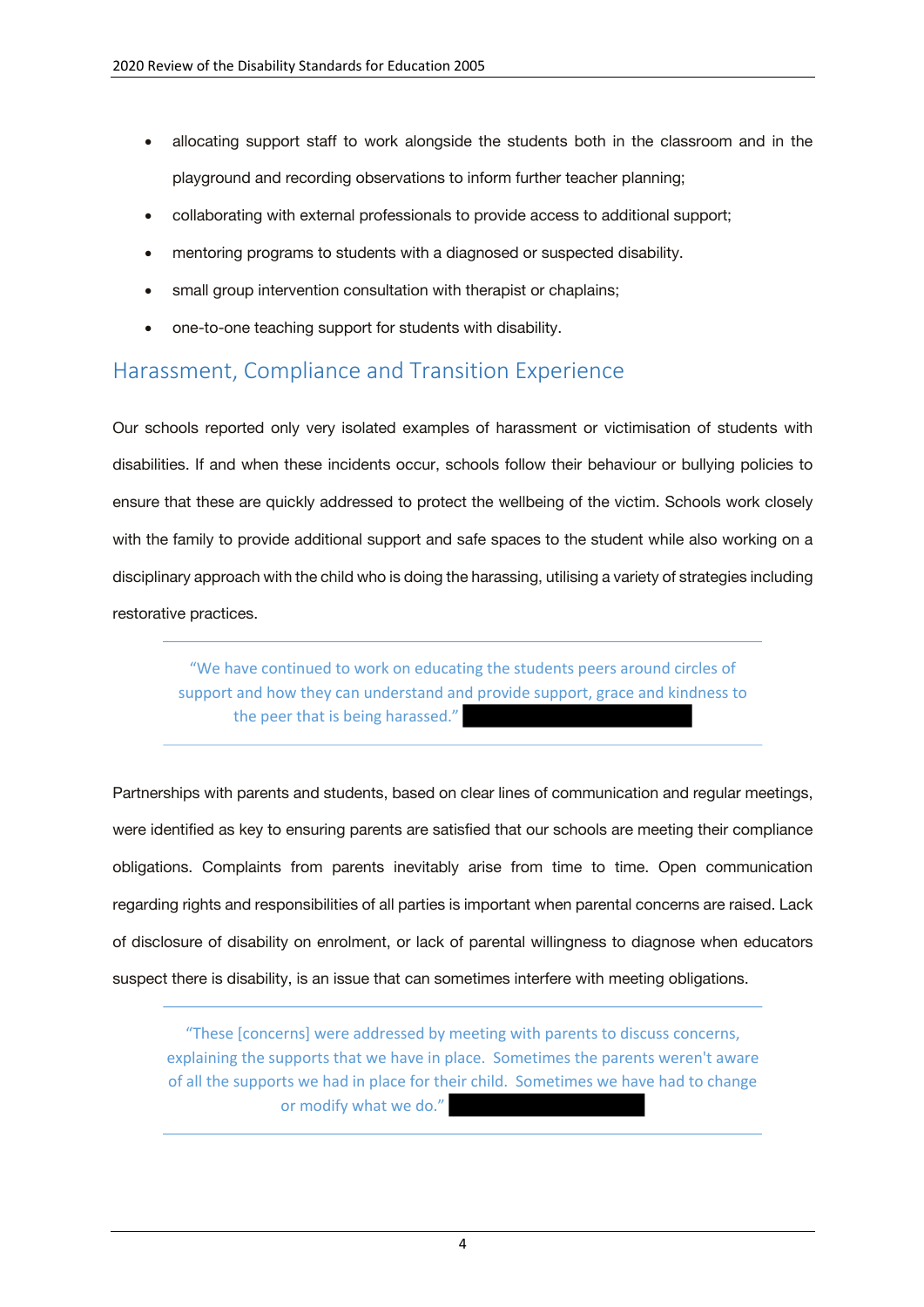Schools reported positive transition experiences when teachers meet together to pass on information about students when they progress between year levels or to work experience placements. A major factor contributing to positive student transitions includes developing the teachers' understanding of the student's individual needs, their disability, strategies to support the student, their strengths and interests and how those can be integrated into the learning. Further improvements in information sharing in the transition between school sectors was identified as an area of need, as well as improvements to supporting students in their transition from school to further education and work.

### Aboriginal and Torres Strait Islander (ATSI) students with disability

The majority of our schools, being largely located in major metropolitan areas, reported they did not have extensive experience working with students from an ATSI background. Despite this, schools take into account all students' individual needs and cultural backgrounds to meet them where they are at. As with any student or family, if there is a barrier for them to understand a process or service schools would work through this with them and provide them with the culturally sensitive information that they need.

"Engage community and family members as much as possible. Educate and build respect for Aboriginal culture… Regular communication and ensuring the family are part of the team and know that their input is respected is key."

Schools reported they were providing supports to ATSI students with disability by developing and linking Personal Learning Plans with their Individual Education Plan. This is helping schools, when collaborating and consulting with families/ carers, to reflect cultural sensitivity and inclusion. Providing more cultural awareness training for staff in their local context would be of benefit to all students from an ATSI background as well as students with disabilities.

### Awareness and Improvement of the Standards

Our school leaders reported having a good or very good understanding of the school's obligations under the Standards. Since coming into effect, the Standards have been a helpful tool in providing a framework for discussion with parents and other support providers and in the professional learning of

5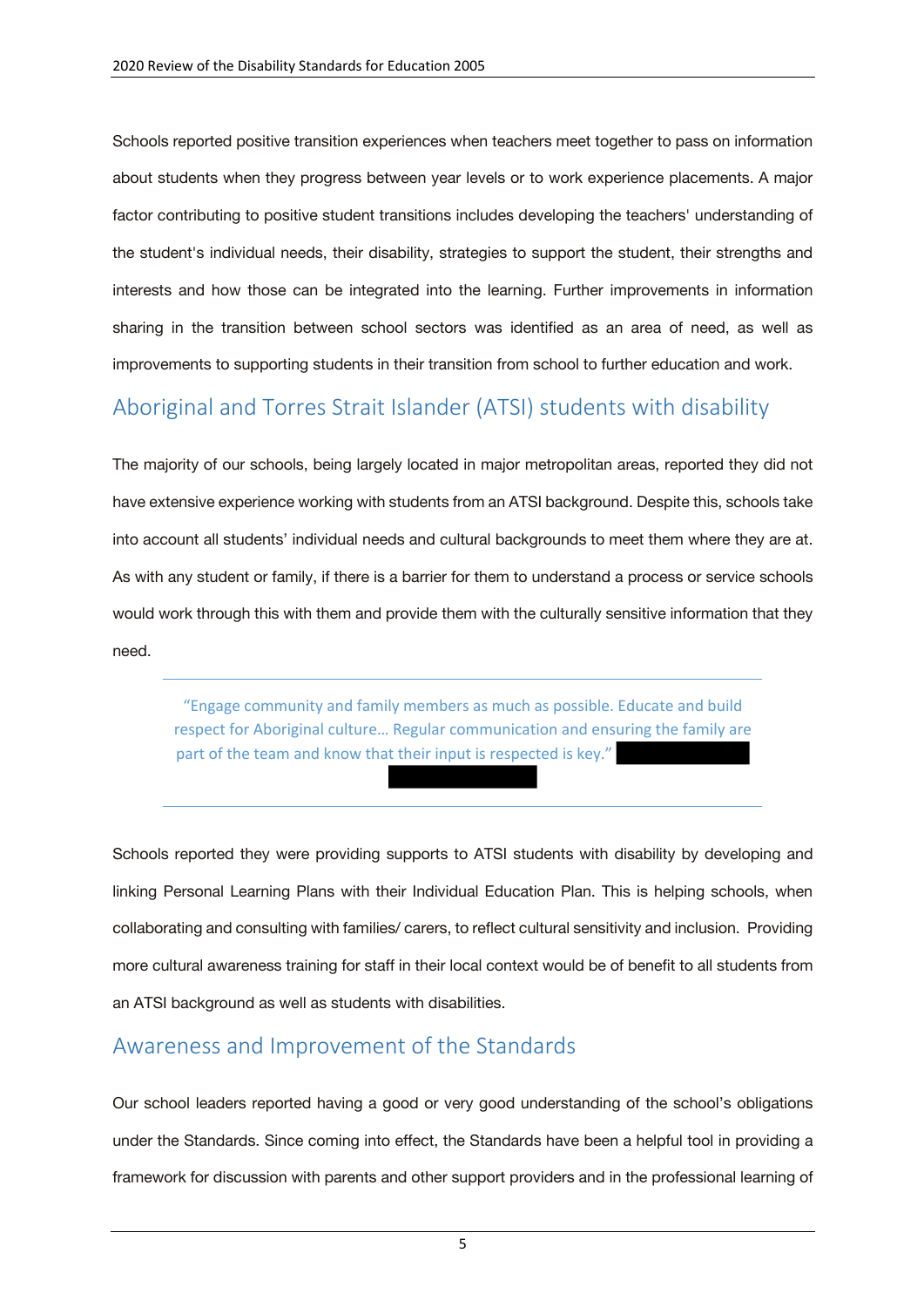staff. This has occurred both within schools and by families and others associated with or supporting those students. It is acknowledged, however, that many teachers have quite some way to go in understanding the characteristics of various disabilities and what type of accommodations and adjustments are needed. Crowded professional learning requirements for teachers and the variety of competing interests has meant that training in relation to the Standards may have received limited focus amongst wider staff.

"Mandatory reporting is an annual compliance requirement, so I think that mandating the disability standards module completion for all school staff would be a step in the right direction."

More practical training and support for staff was identified as an area for improvement for the Standards. While the guidance notes are useful to facilitate understanding of the Standards our schools identified that they would find regular and updated training by relevant professionals easier, especially if this could be supported with a nominated contact person for each school.

"Keep the language as simple as possible, the more it sounds like a legal document (which of course it is) the less accessible it is to parents and teachers as they feel it's beyond them."

Some specific suggestions to improve the guidance around the Standards include:

- compulsory training for pre-service teachers;
- a 'road show' of professional learning in all schools, both government in independent schools;
- providing links and examples to the curriculum at each year level and/or subject;
- including testimonies and case studies from parents, students, staff regarding teacher best practice and collaborative understandings;
- 'drip feeding' teachers with ongoing training in small chunks rather than one long session;
- training in small group settings with opportunities to meet in between sessions to implement and feedback on learning;
- short film clips documenting personal stories to provide an emotional connection and shift perceptions to help teachers see students with disability as a person with much potential;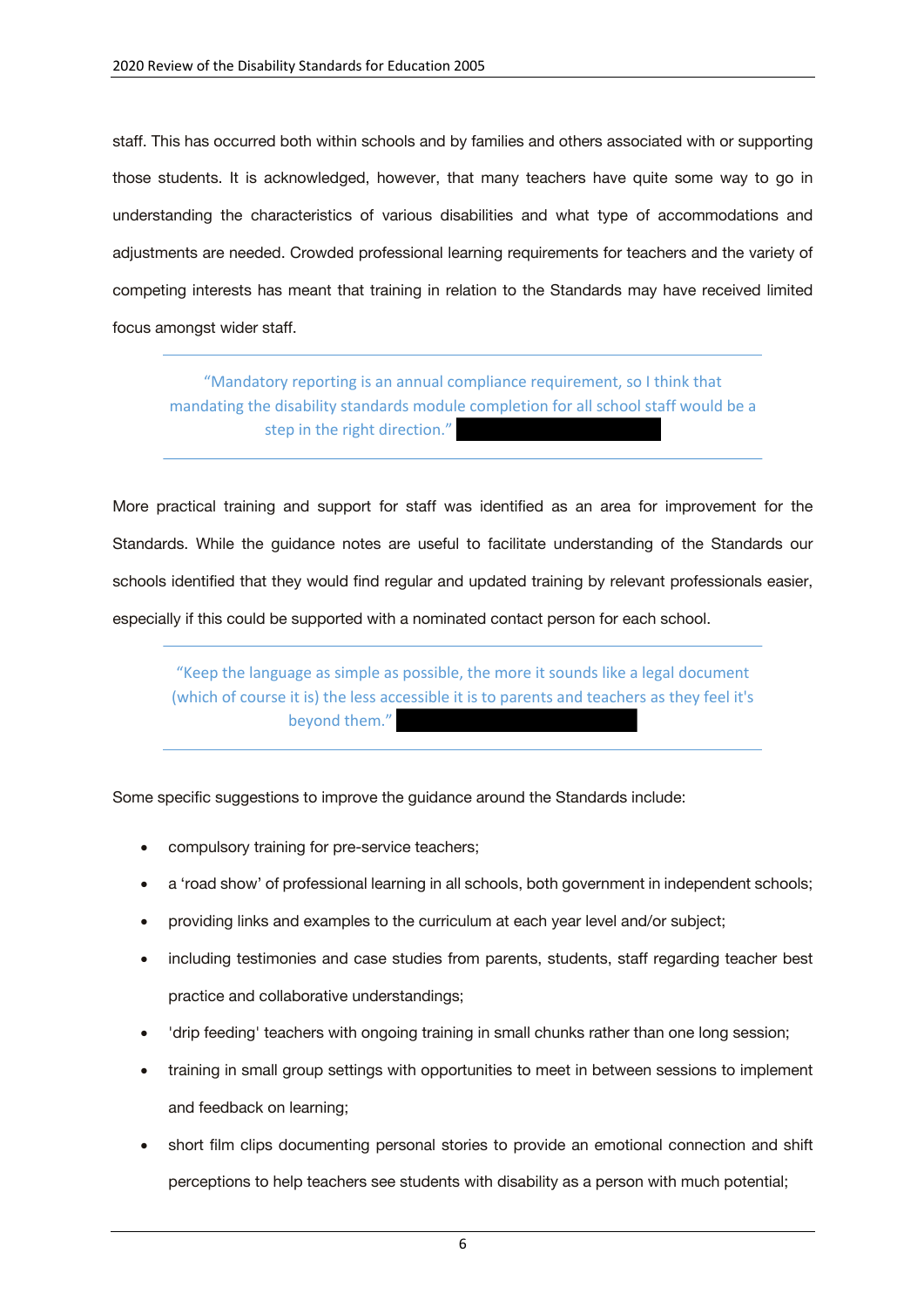- podcast discussions from practitioners across different states with good 'real-life' examples guiding teachers on how to adjust to some types of disabilities;
- provision of other resources such as checklists, support log templates and documentation required, so that there is consistency across the country in what is required and provided.

## Impact of COVID-19

Schools in Greater Melbourne experiencing the extreme lockdown reported that COVID-19 has placed families of students with disabilities under enormous pressure. It has been harder for many students with disabilities to access education in similar ways to their peers as there isn't the scope for teachers to assist students in the same variety of ways.

"This has been incredibly difficult for families. We have amended our policies to provide better small group support and have targeted LSAs to support these students with small group work online and a range of other differentiated actions but it is still hard for these students."

Many of the strategies that work in the classroom are not possible in online teaching and some schools reported that they asked students with needs to be on campus during both lockdowns, even if parents did not request it. Many students with disability have experienced spikes in anxiety, difficulty focusing, lack of home support, increased absences, social-emotional difficulties, referrals to psychologists, and required constant monitoring by student wellbeing and chaplaincy teams. This has also impacted their learning. Having said that, there are some students with disability who thrived in the online environment, away from the noisy distractions that classrooms provide.

Regional schools in Victoria have also reported similar challenges. While the scope of "lockdown" requirements themselves has not been as severe, the impact on generally smaller regional schools has been equally intense. From a school perspective the local context has often been a significant factor in providing support, when this has been dependent upon external providers located some distance away, possibly even in Melbourne itself, it has been particularly problematic.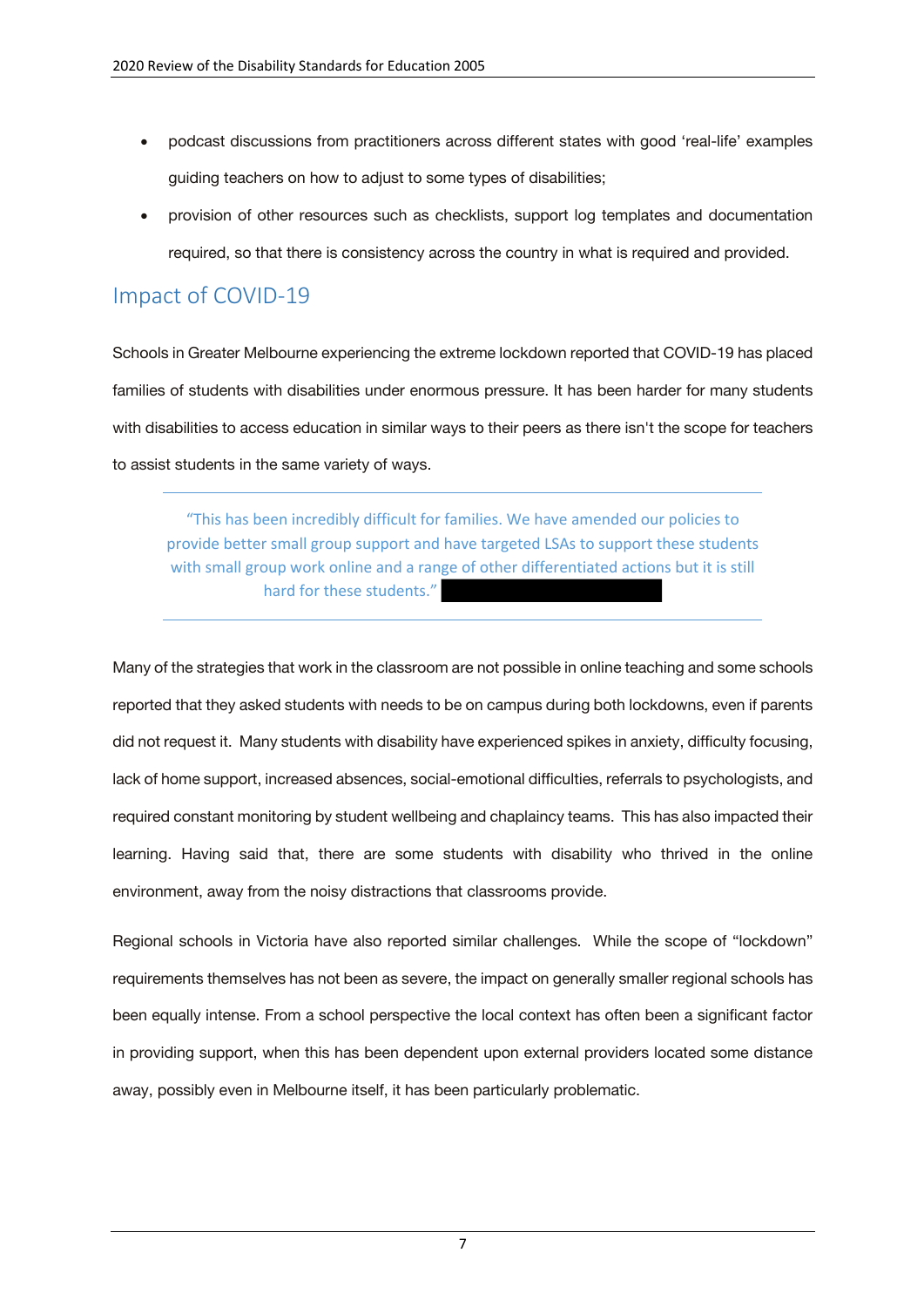#### Other Issues

Christian schools have a strong commitment to meeting the needs of, and consequentially not discriminating against, students with disabilities. School recommendations for diagnosis of student disability are only made after detailed observations, data collection, prayer and conversations with families. For some of our smaller schools, access to specialists for diagnosis is a significant barrier to accessing appropriate levels of support for students with disability. The cost of diagnosis is a burden on already financially stretched families and the wait time for specialist input is also lengthy adding to the stress for families.

The continued changing of the goalposts and lack of equitable funding was identified by some schools as the greatest constraint in providing the necessary support and adjustments for students with disability.

"The NCCD has become increasingly complex for schools. I support transparency for this funding however the support given to schools is minimal. To not know what gets audited, and to not have the possibility for feedback so we can get better at targeting support is unhelpful."

The public understanding of the funding available to Christian schools has, at times, lead to inflated expectations that can be extremely difficult, if not impossible, to meet during the current transition period. While the Commonwealth indicates in its resources (see https://www.education.gov.au/whataustralian-government-doing-support-students-disability-schools) that the published per student funding amount for students with disability "does not take into account a school's transition arrangements to consistent Commonwealth shares of the SRS" this is often not well understood by parents. The common expectation is that the full SRS loadings are available to be spent on individual students. Even when schools are receiving close to the full loadings the need for "enabling" expenditure, such as staff training and collaborate support mechanisms, if often not well understood.

A number of our schools identified that the changing the descriptors of the NCCD categories was making it harder and harder for schools to access funding. This is especially unhelpful in situations